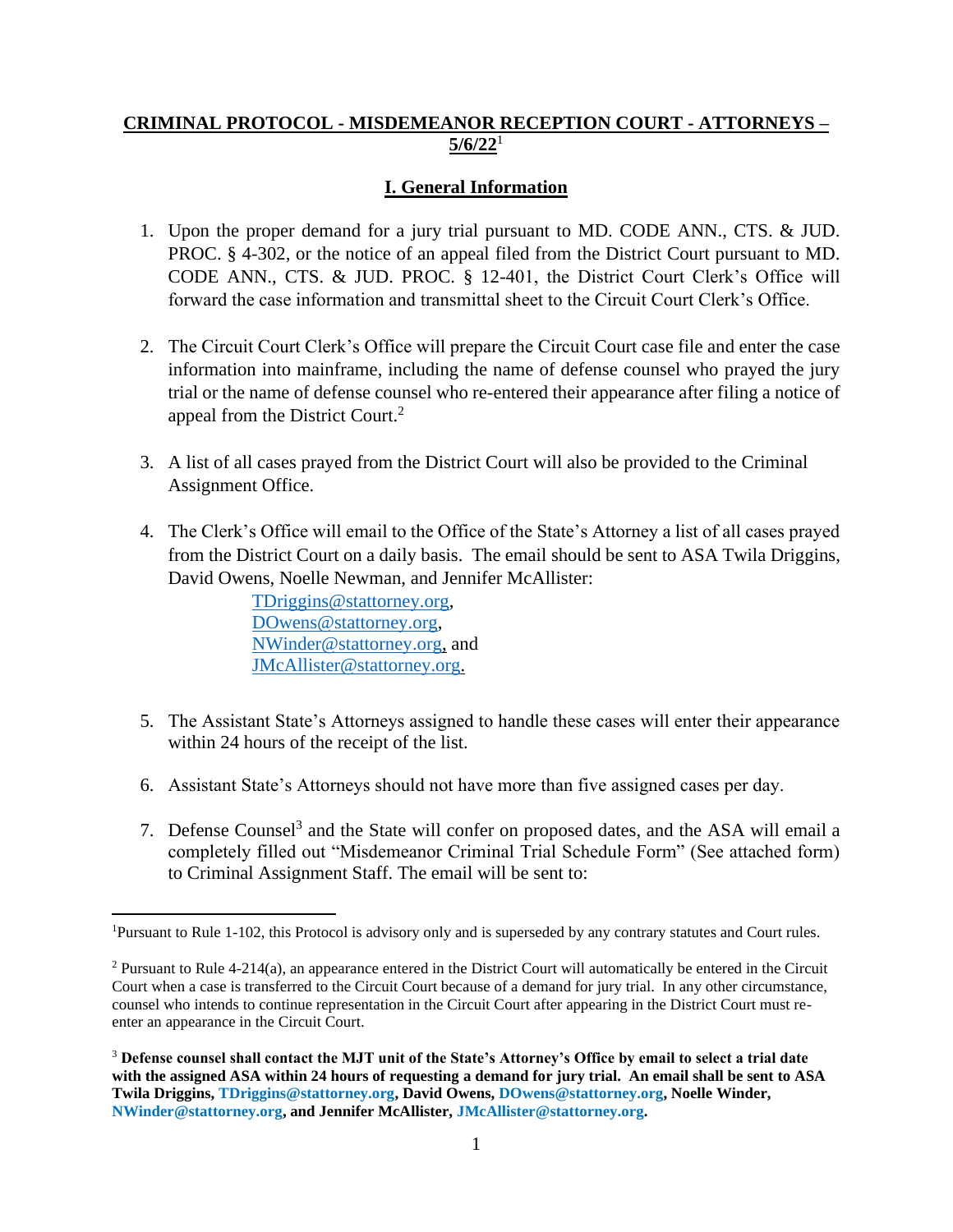[Yvonne.Heard@mdcourts.gov,](mailto:Yvonne.Heard@mdcourts.gov) [Sean.Hiken@mdcourts.gov,](mailto:Sean.Hiken@mdcourts.gov) [Vanessa.Coffield@mdcourts.gov,](mailto:Vanessa.Coffield@mdcourts.gov) [Shanelle.Bethea@mdcourts.gov,](mailto:Shanelle.Bethea@mdcourts.gov) and [Rosalind.Cokley@mdcourts.gov](mailto:Rosalind.Cokley@mdcourts.gov)

- 8. Defense counsel shall also submit a date stamped copy of the entry of appearance form if an appeal from the District Court has been filed to Criminal Assignment Staff.
- 9. Counsel shall select three proposed trial dates within 21-24 days of the demand for jury trial, or within 30 days of the filing of an appeal. Counsel who are unable to select a trial date within this time frame because of witness unavailability shall contact the Judge in Charge of Criminal to schedule a date outside of 21-24 days.
- 10. Criminal Assignment will set the trial date in the Part 47 Misdemeanor Reception Court for 9:30 a.m. The daily docket will be capped at 10 cases.
- 11. Reception Court will be conducted remotely via Zoom for Government (Zfg) unless specially set before a judge.
	- a. The Zfg link is: [https://mdcourts.zoomgov.com/j/1601160942?pwd=clpETlozYU1qU0ZFTEFEa0](https://mdcourts.zoomgov.com/j/1601160942?pwd=clpETlozYU1qU0ZFTEFEa0Z4R3VmZz09) [Z4R3VmZz09](https://mdcourts.zoomgov.com/j/1601160942?pwd=clpETlozYU1qU0ZFTEFEa0Z4R3VmZz09)
		- i. Meeting ID: 160 116 0942
		- ii. Passcode: 83971650
- 12. All incarcerated defendants will appear remotely via Zfg at 8:45 a.m. except for Wednesdays, when Reception Court will begin at 9:30 a.m.
- 13. Non-incarcerated defendants who are not accepting a plea must appear in person at 9:30 a.m. and counsel must appear by 9:30 a.m. in courtroom 540C to be sent to trial.
- 14. Plea sheets must be submitted via email directly to the Judge In Charge of Criminal.
- 15. Nolle prosequis and stets may be taken in advance on any day. Counsel does not need to provide advance notice. The prosecutor must notify defense counsel in advance if a conditional stet will be offered so that the defendant is present to accept the stet.
- 16. If counsel has a sensitive matter to discuss with the Court, counsel must send an email prior to the trial date entailing the nature of the sensitive matter. If the issue does not arise until the trial date, counsel must write a note to the judge entailing the nature of the sensitive matter.